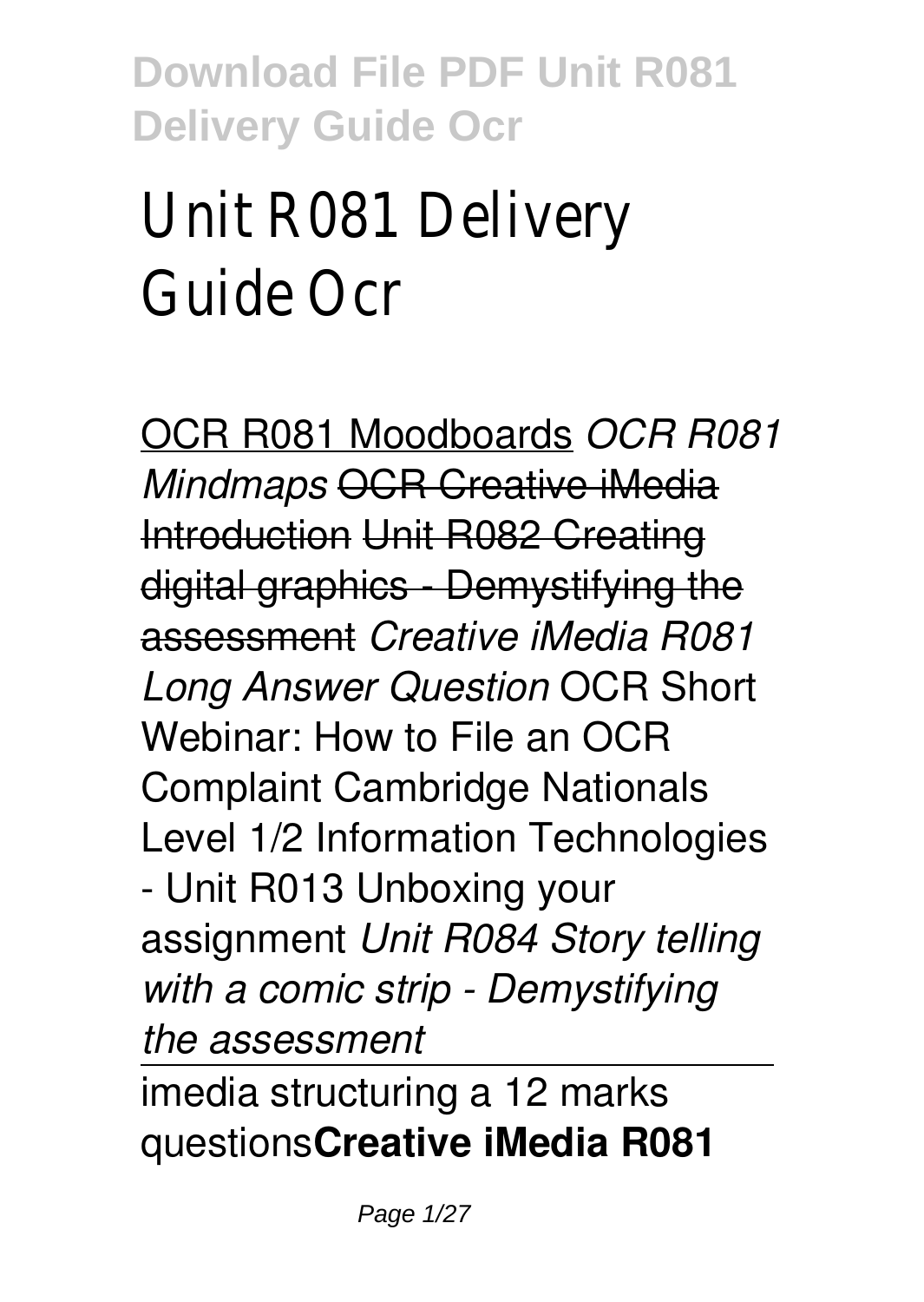**Still Image File Formats OCR Cambridge Nationals Creative iMedia: Digital Media Products (R081 #1)** OCR Digital Media Level 3 Unit 2 - Learning Outcome 3 My GCSE Year 10 Art Book (Grade A+) Creative iMedia - Mood Boards R081 Creative iMedia Storyboards R081

Creative iMedia - Visualisation Diagrams R081

10 minute iMedia - Storyboards - R081 Revision Material

R081 Creative iMedia Theory #2 Mood Boards

R081 Creative iMedia Theory #1 Mind MapsHow to scan, OCR and make editable PDFs on Mac *OCR Cambridge Nationals IT Jan 19 Part 1*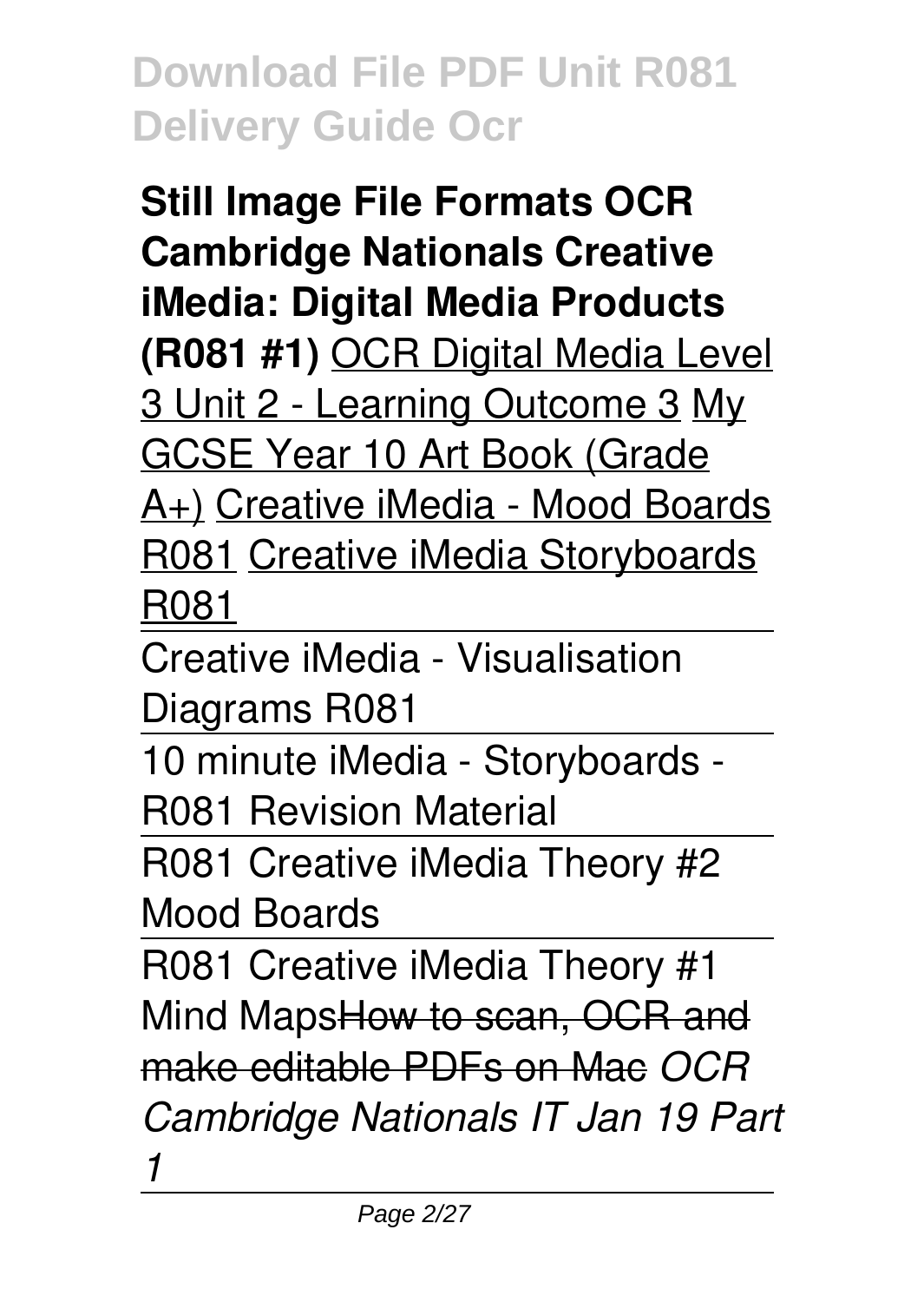iMedia Jan 2019 paper Questions 1 to 4 Best practice for using information from websites or other publications in your assignment R081 Lesson #12 - Client Briefs *R081 Lesson #11 - Work Plans* Cambridge Nationals iMedia Best Practice Powerpoint *OCR R081 Script OCR Nationals ICT Unit R087 Creating interactive multimedia products - Demystifying the assessment R081 Lesson #7 - Storyboard Unit R081 Delivery Guide Ocr* OCR LEVEL 1/2 CAMBRIDGE NATIONALS IN CREATIVE iMEDIA UNIT R081 REROCO EER E INTRODUCTION This Delivery Guide has been developed to provide practitioners with a variety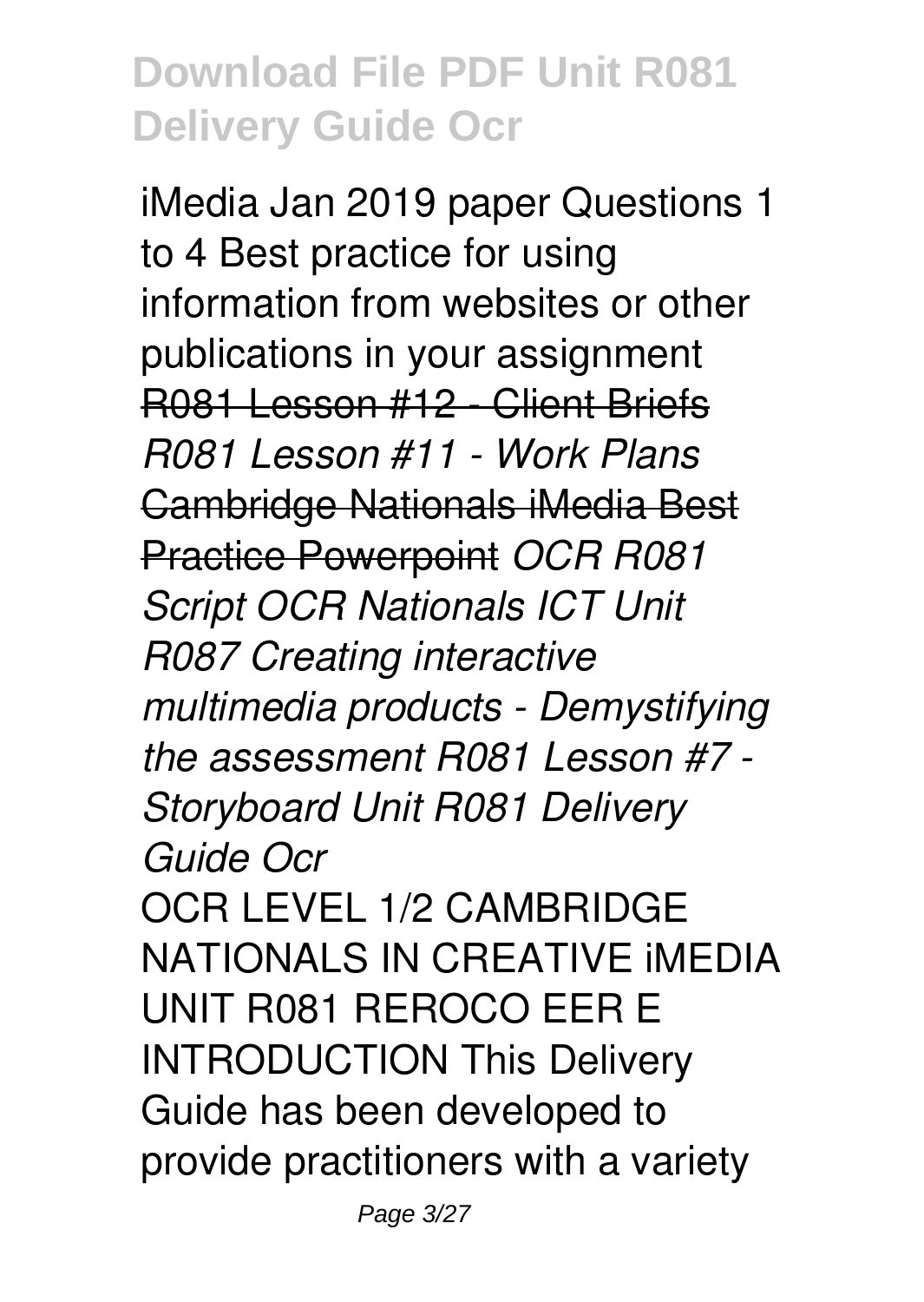of creative and practical ideas to support the delivery of this qualification. The Guide is a collection of lesson ideas with associated activities, which you

*Creative iMedia - OCR - awarding body for A Levels, GCSEs ...* Pre-production skills R081 - PDF 2MB; Creating digital graphics R082 - This guide gives a range of ideas for lessons structured by learning outcome for this unit. PDF 1MB; Creating a multipage website R085 - This guide gives a range of ideas for lessons structured by learning outcome for this unit. PDF 878KB

*Cambridge Nationals - OCR*

Page 4/27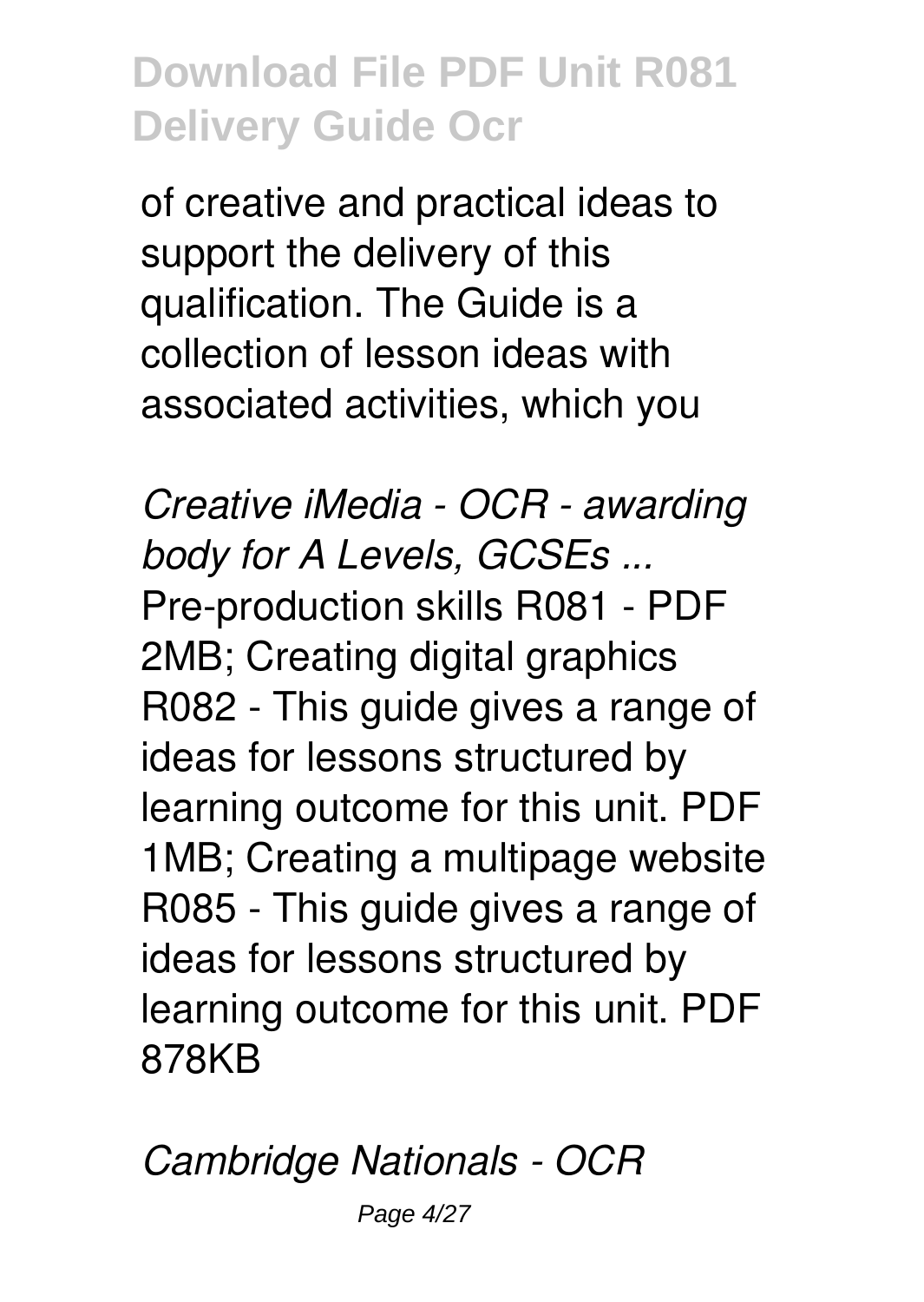Please get in touch if you want to discuss the accessibility of resources we offer to support delivery of our qualifications: resources.feedback@ocr.org.uk We'd like to know your view on the resources we produce. By clicking on the 'Like' or 'Dislike' button you can help us to ensure that our resources work for you. When the email template pops up please add additional comments if ...

*R081 RESOURCES LINK - OCR* A revision guide created that covers all areas of the examination unit R081 Pre-Production Skills: Pre-Production Moodboards Spider Diagrams Visualisation ...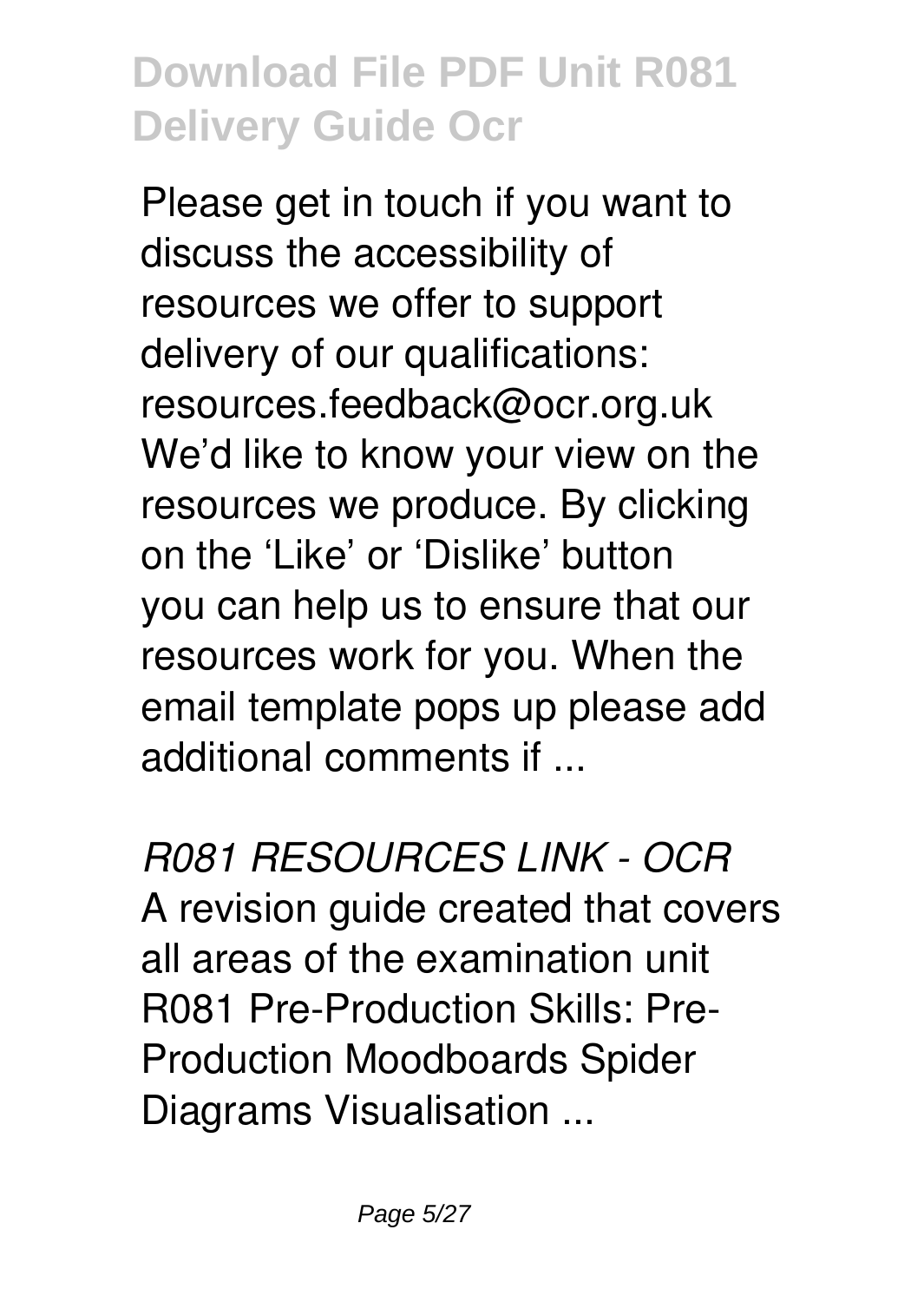*OCR Creative iMedia (J817) - R081 Pre-Production Skills ...* Unit R081 Delivery Guide Ocr wiki.ctsnet.org If you have any feedback on this Delivery Guide or suggestions for other resources you would like OCR to develop, please email

resources.feedback@ocr.org.uk. Unit R089 Creating a digital video sequence LO1 Understand the uses and properties of digital video LO2 Be able to plan a digital video sequence LO3 Be able to create a digital video sequence ...

*Unit R081 Delivery Guide Ocr cbfp.uminho.pt* Guide Ocr Unit R081 Delivery Guide Ocr When people should go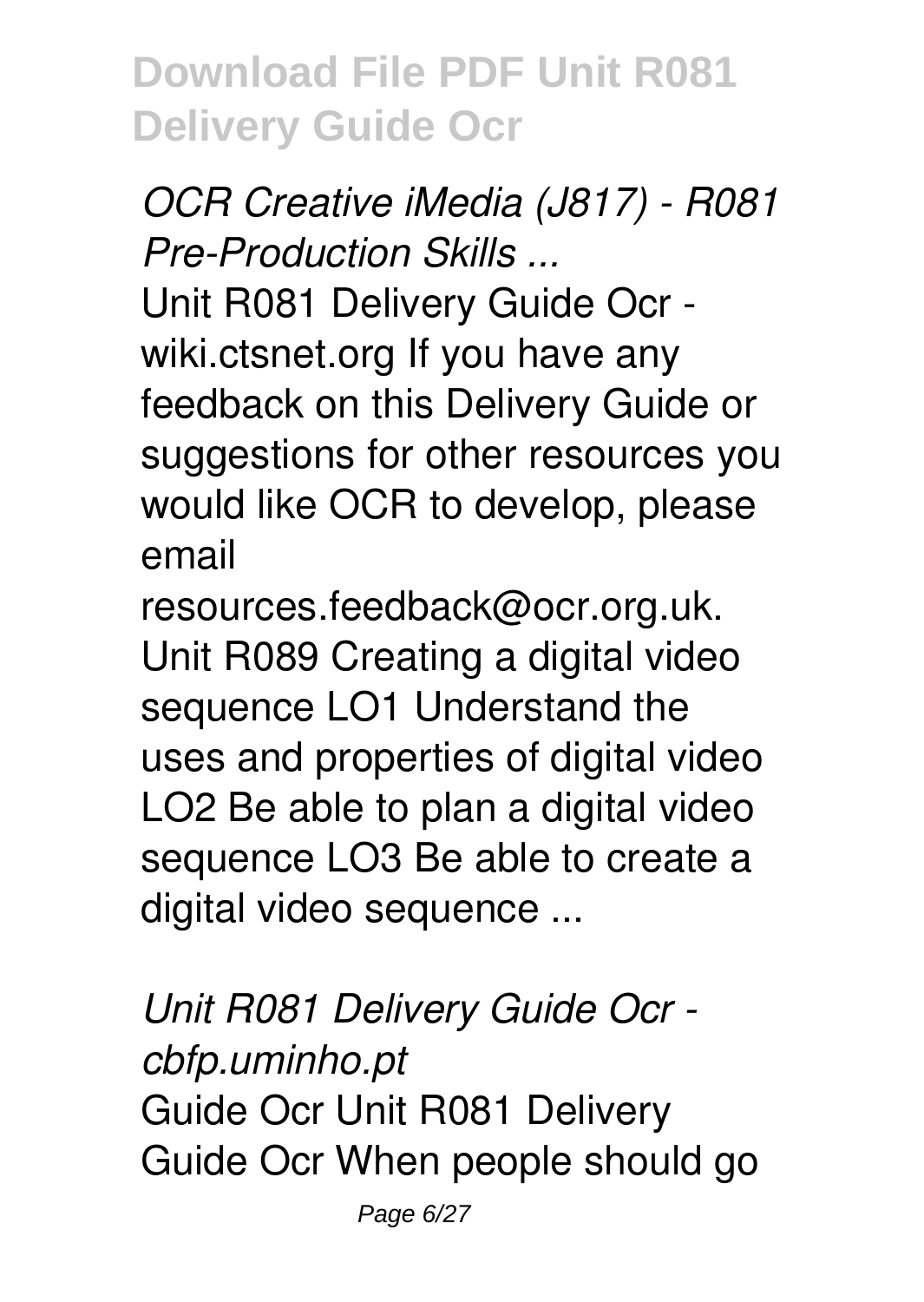to the books stores, search opening by shop, shelf by shelf, it is in reality problematic. This is why we allow the book compilations in this website. It will categorically ease you to see guide unit r081 delivery guide ocr as you such as. By searching the title, publisher, or authors of guide you in point of fact want, you can ...

*Unit R081 Delivery Guide Ocr orrisrestaurant.com* Unit: Marks: Duration: GLH\* insert text: R081: Pre-production skills: 60: 1 hour 15 mins: 30: Written paper, OCR set and marked: R082: Creating digital graphics

*Cambridge Nationals - OCR*

Page 7/27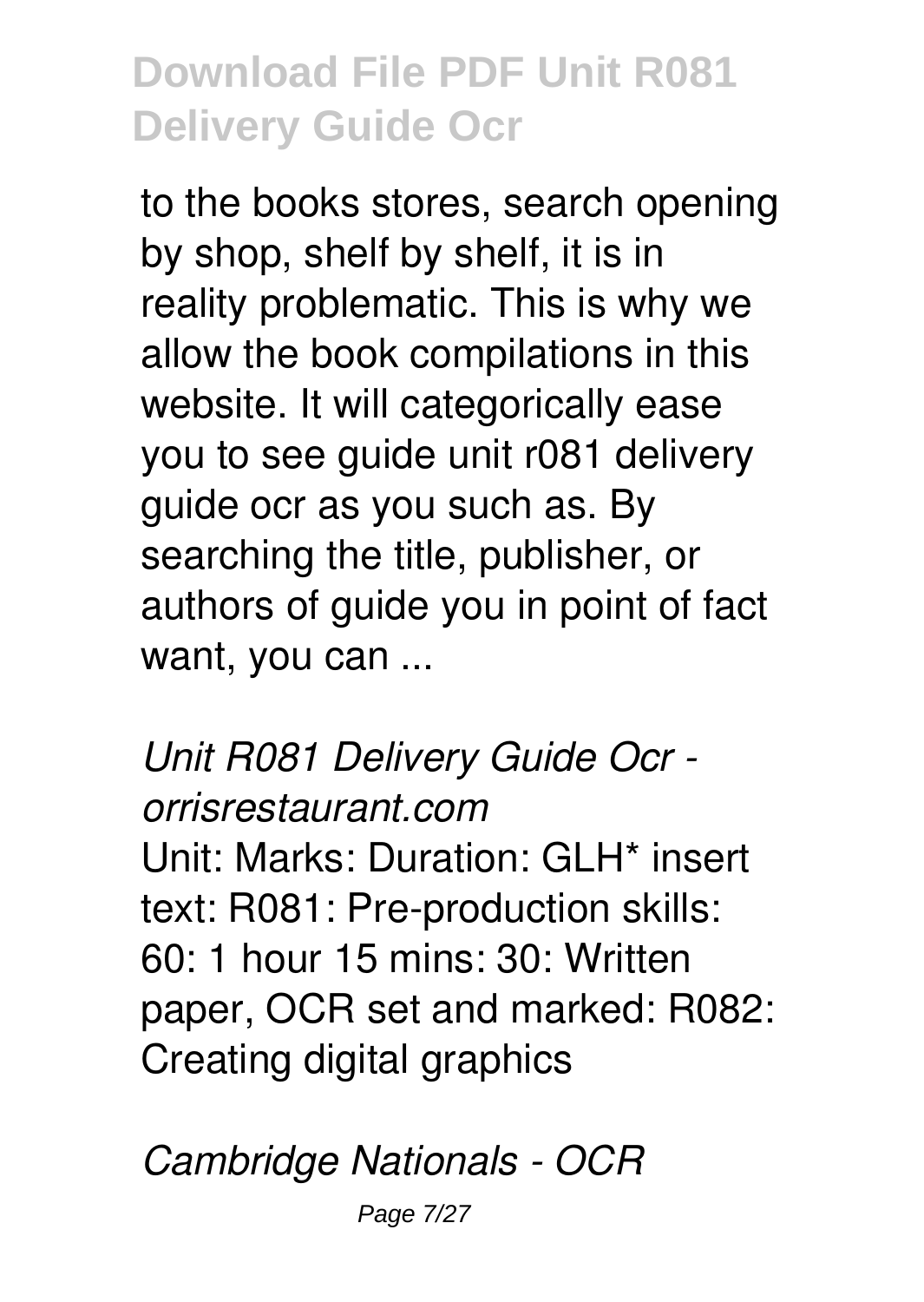If you have any feedback on this Delivery Guide or suggestions for other resources you would like OCR to develop, please email resources.feedback@ocr.org.uk. Unit R089 Creating a digital video sequence LO1 Understand the uses and properties of digital video LO2 Be able to plan a digital video sequence LO3 Be able to create a digital video sequence LO4 Be able to review a digital video sequence

*Cambridge NATIONALS LEVEL 1/2 CREATIVE iMEDIA* UNIT R087 CREATING INTERACTIVE MULTIMEDIA PRODUCTS DELIVERY GUIDE UNIT R087 - CREATING INTERACTIVE MULTIMEDIA

Page 8/27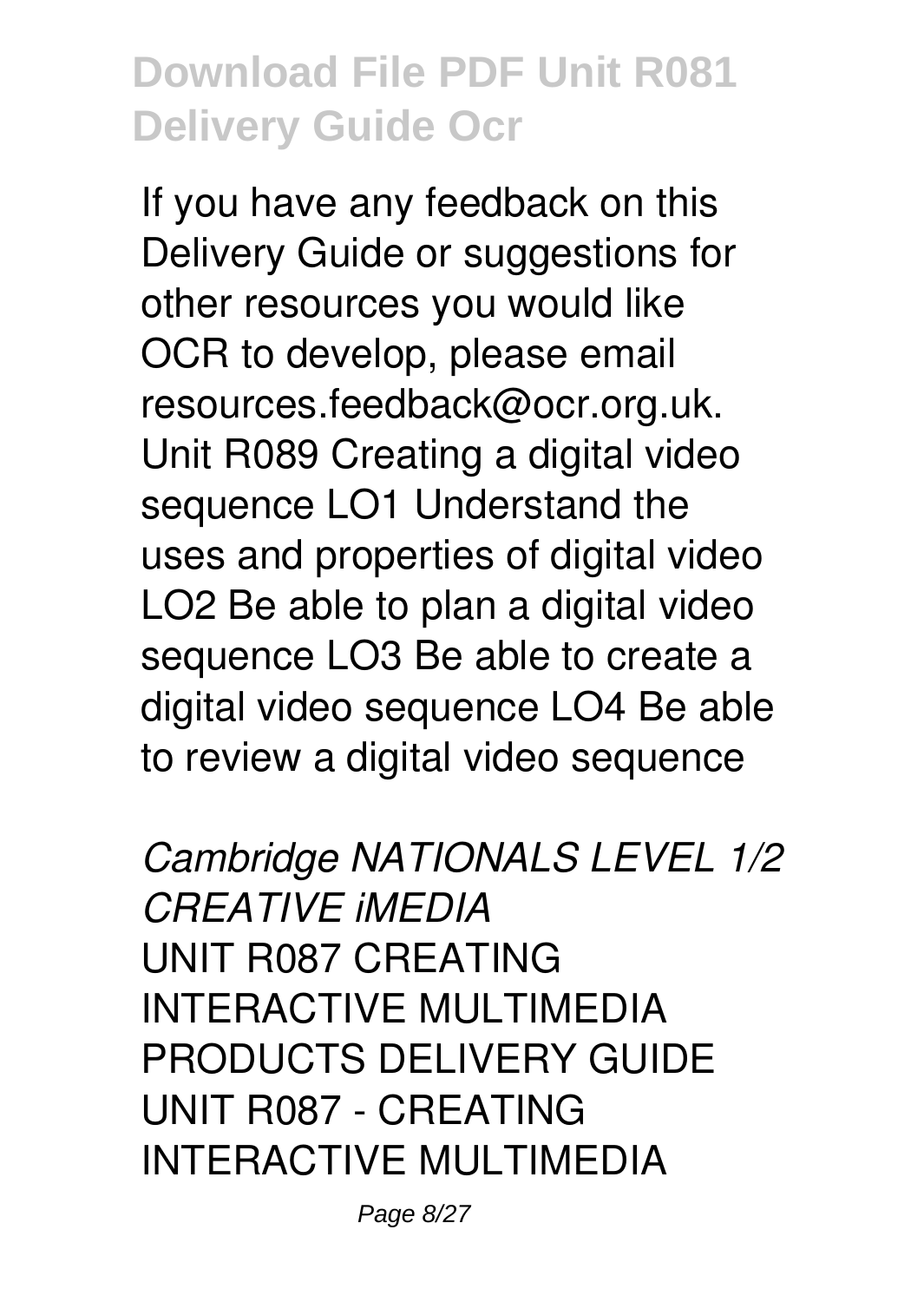PRODUCTS Guided learning hours : 15 PURPOSE OF THE UNIT This unit builds on units R081 and R082 and learners will be able to apply the skills, knowledge and understanding gained in those units.

*Cambridge Nationals Creative iMedia Level 1/2 Unit R087 ...* UNIT R082 CREATING IGITAL GRAHICS OCR LEVEL 1/2 CAMRIDGE NATIONALS IN CREATIVE iMEDIA ELIVER GUIE INTRODUCTION . This Delivery Guide has been developed to provide practitioners with a variety of creative and practical ideas to support the . delivery of this qualification. The Guide is a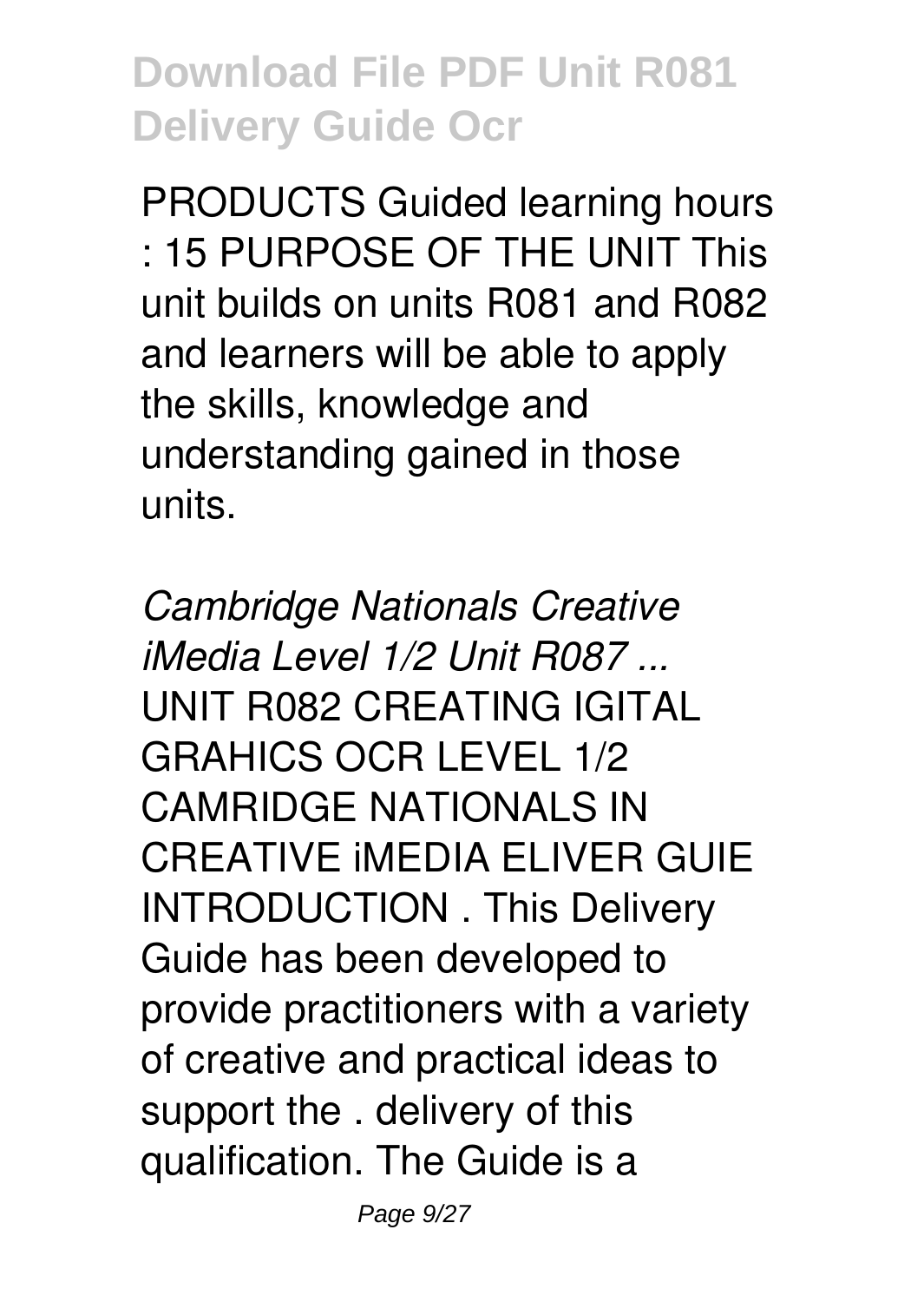collection of lesson ideas with associated activities, which you may find helpful as you plan your lessons ...

*Cambridge Nationals Creative iMedia Level 1/2 Unit R082 ...* OCR has collaborated with current practitioners to ensure that the ideas put forward in this Delivery Guide are practical, realistic and dynamic. The Guide is structured by learning outcome so you can see how each activity helps you cover the requirements of this unit.

#### *Cambridge NATIONALS LEVEL 1/2 CREATIVE iMEDIA*

The latest version of this Delivery Guide can be downloaded from the

Page 10/27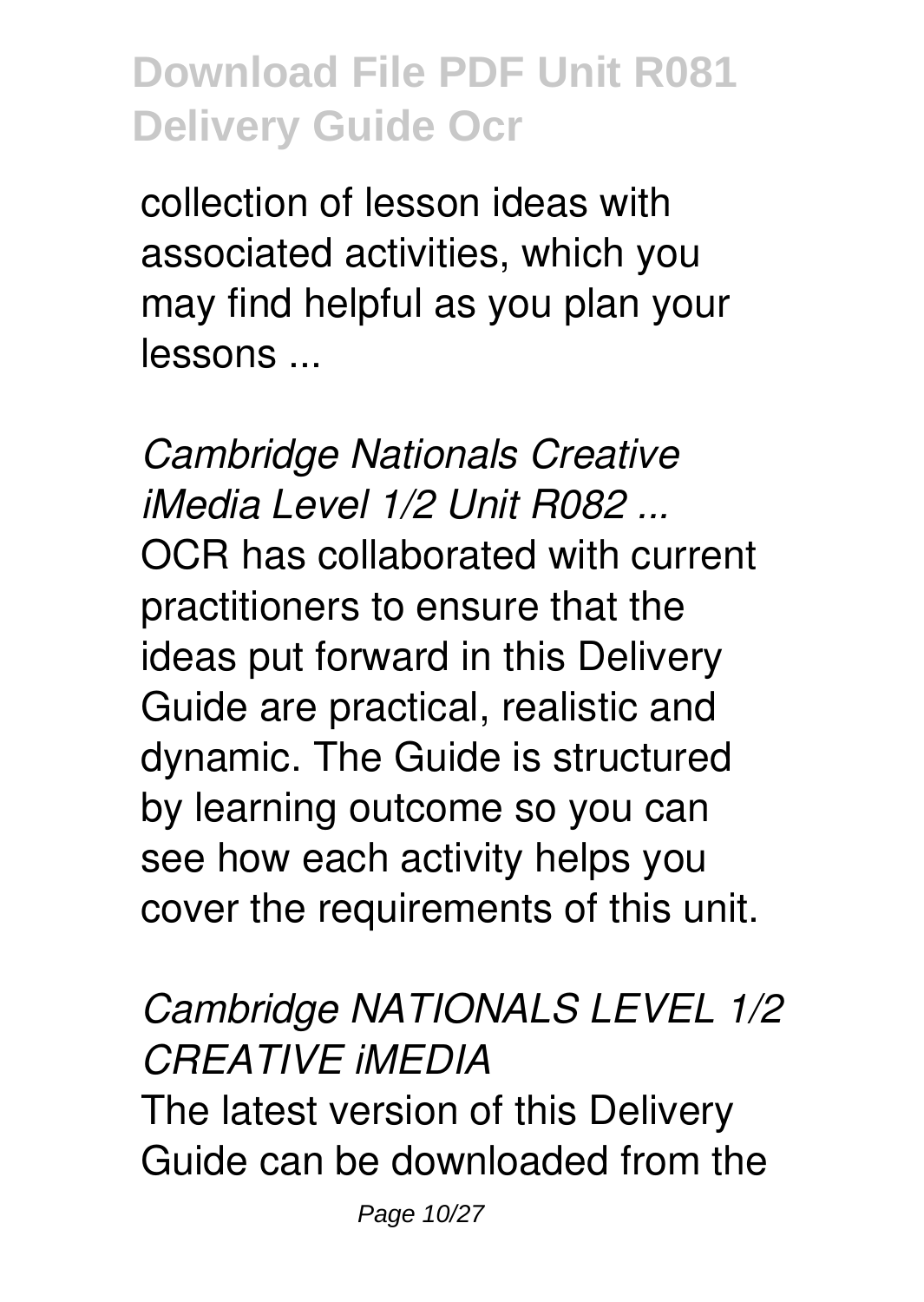OCR website. Unit R088: Creating a digital sound sequence LO1 Understand the uses and properties of digital sound LO2 Be able to plan a digital sound sequence LO3 Be able to create a digital sound sequence LO4 Be able to review a digital sound sequence

#### *Cambridge NATIONALS LEVEL 1/2 CREATIVE iMEDIA*

Guidance for teachers on using referencing and acceptable levels of guidance This guide is to help teachers to be clear about how students should reference work and what levels of guidance are acceptable. PDF 791KB; Teacher overview to referencing and overguidance - video This video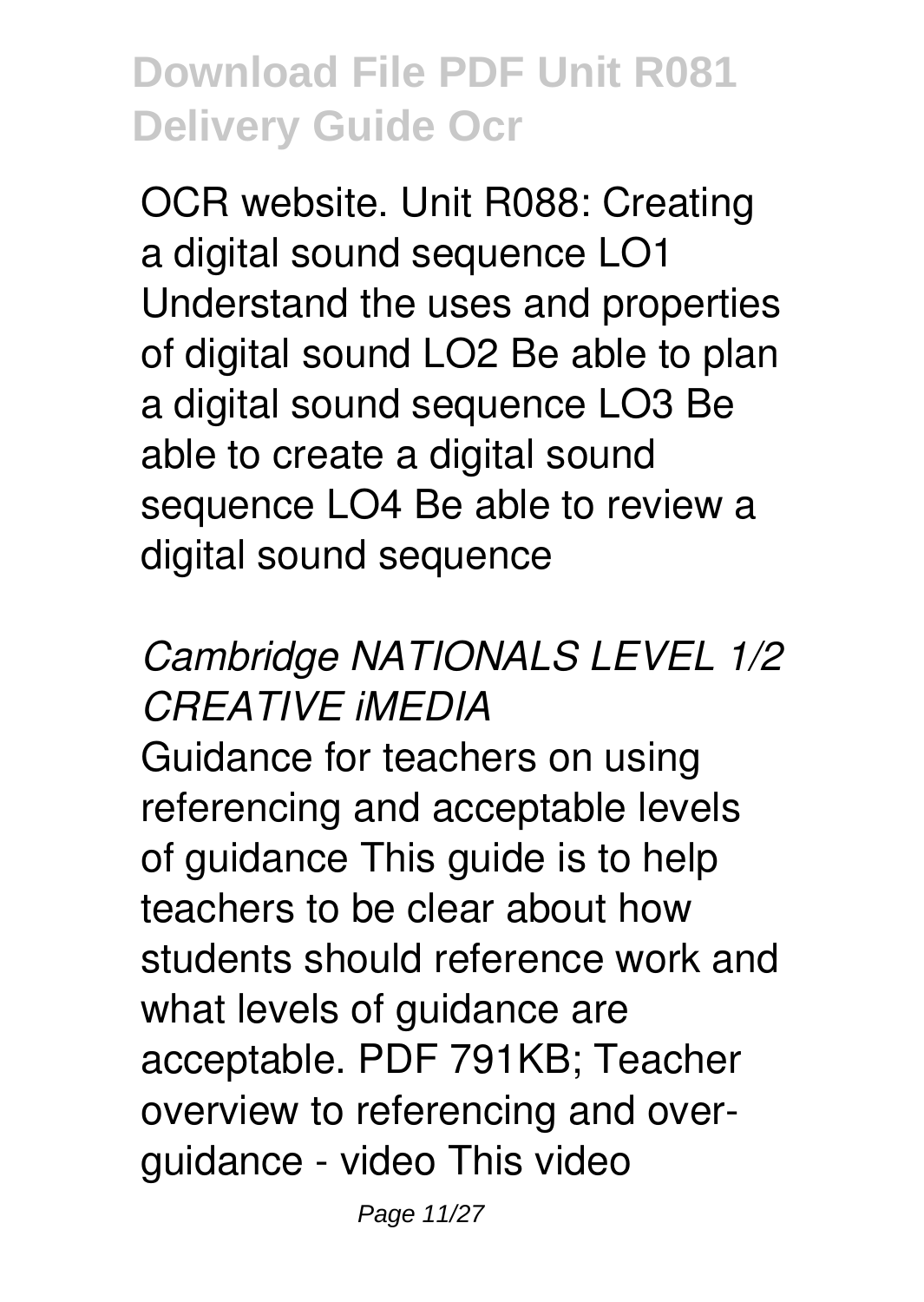provides information for teachers on using referencing and on acceptable levels of guidance to students.

*Cambridge Nationals - OCR* Download Ebook Unit R081 Delivery Guide Ocr Unit R081 Delivery Guide Ocr This is likewise one of the factors by obtaining the soft documents of this unit r081 delivery guide ocr by online. You might not require more period to spend to go to the book initiation as well as search for them. In some cases, you likewise pull off not discover the declaration unit r081 delivery guide ocr that you are ...

*Unit R081 Delivery Guide Ocr -*

Page 12/27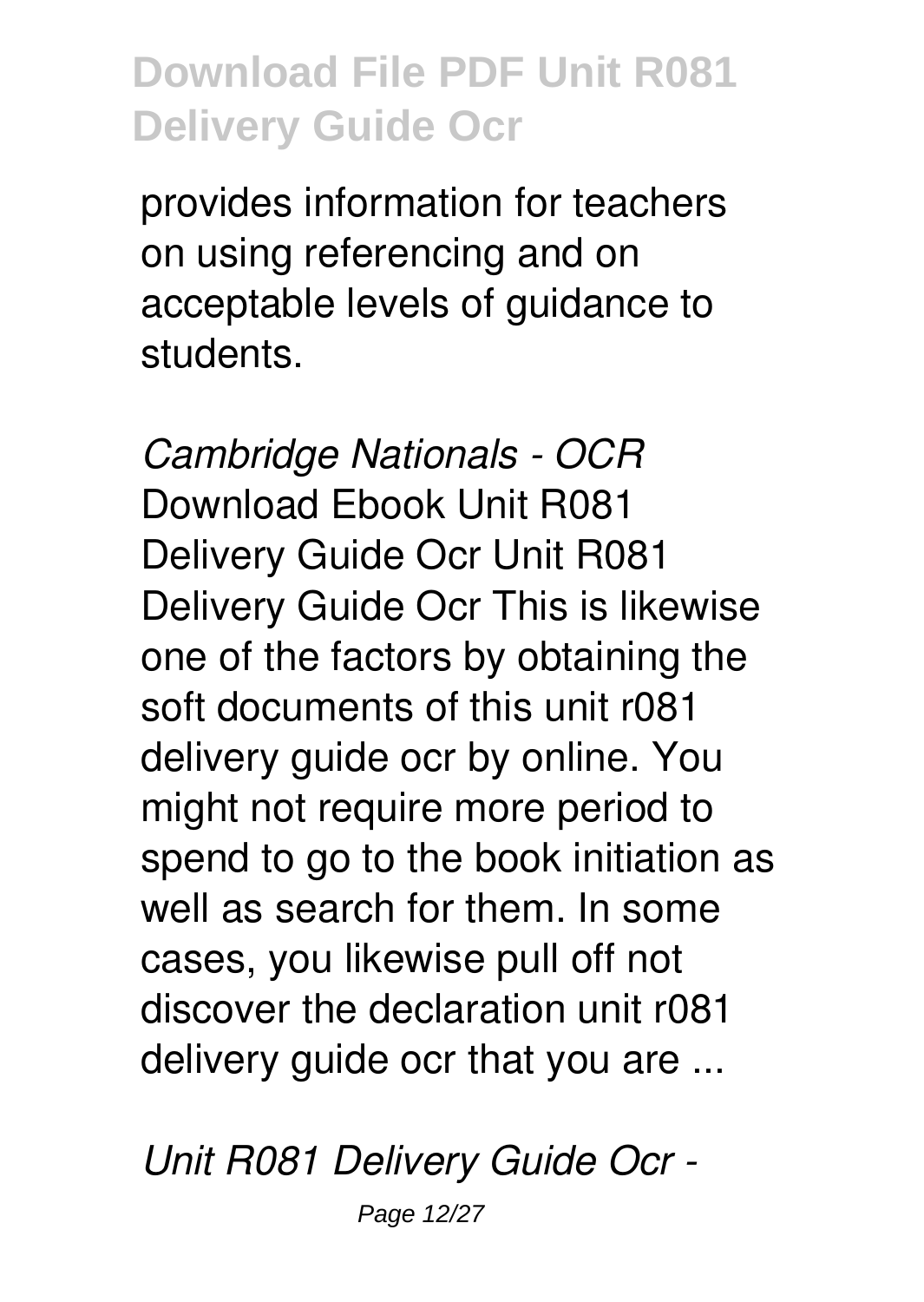#### *abcd.rti.org*

Unit R081 Delivery Guide Ocr sunny-stories.tangency.co Get Free Unit R081 Delivery Guide Ocr Unit R081 Delivery Guide Ocr Getting the books unit r081 delivery guide ocr now is not type of inspiring means. You could not on your own going past books Page 6/10. Read PDF Unit R081 Delivery Guide Ocr accrual or library or borrowing from your associates to gain access to them. This is an very Unit ...

*Unit R081 Delivery Guide Ocr* OCR Cambridge Nationals Creative iMedia Award/Certificate qualification information including specification, exam materials, teaching resources, learning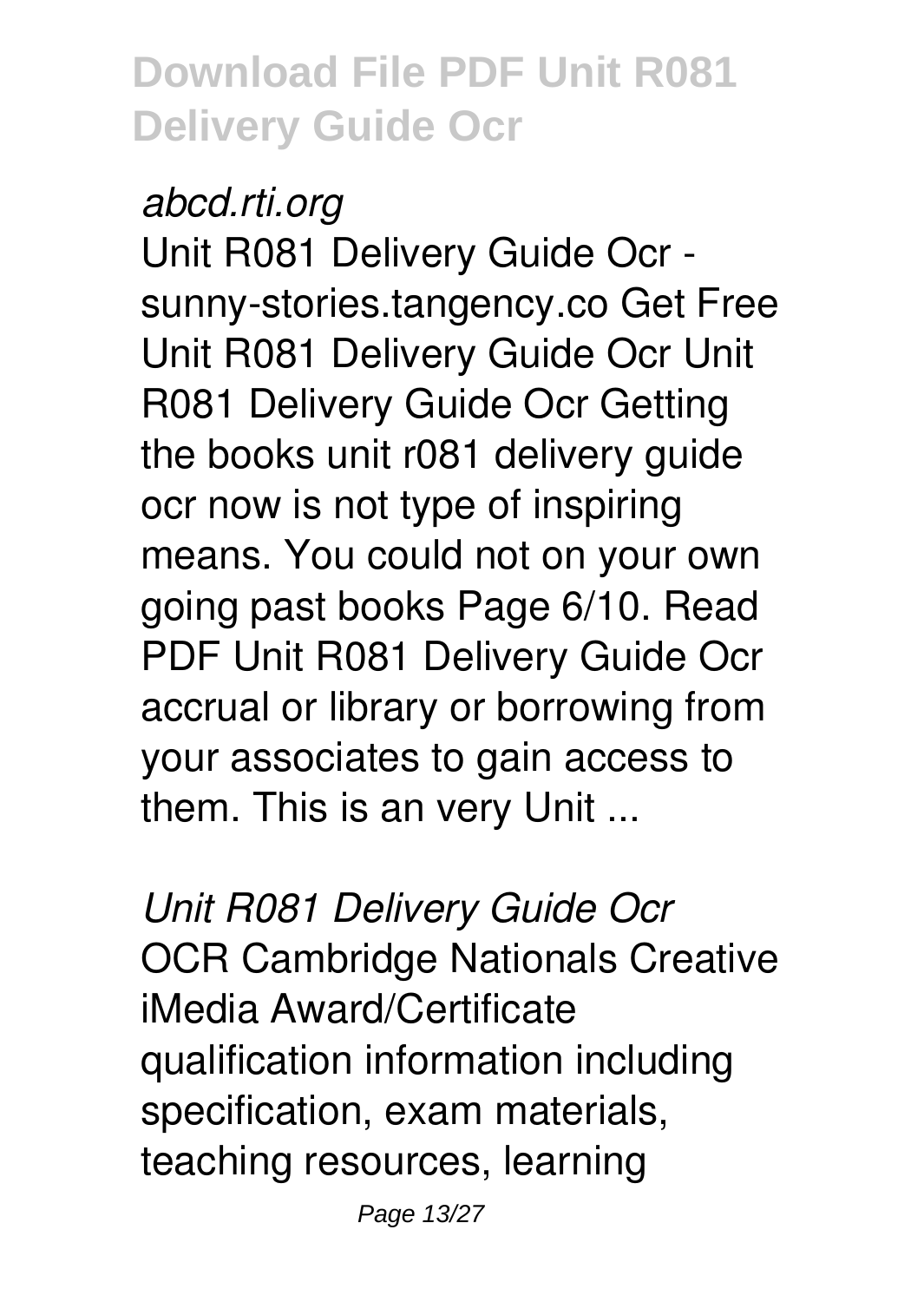#### resources

OCR R081 Moodboards *OCR R081 Mindmaps* OCR Creative iMedia Introduction Unit R082 Creating digital graphics - Demystifying the assessment *Creative iMedia R081 Long Answer Question* OCR Short Webinar: How to File an OCR Complaint Cambridge Nationals Level 1/2 Information Technologies - Unit R013 Unboxing your assignment *Unit R084 Story telling with a comic strip - Demystifying the assessment*

imedia structuring a 12 marks questions**Creative iMedia R081 Still Image File Formats OCR**

Page 14/27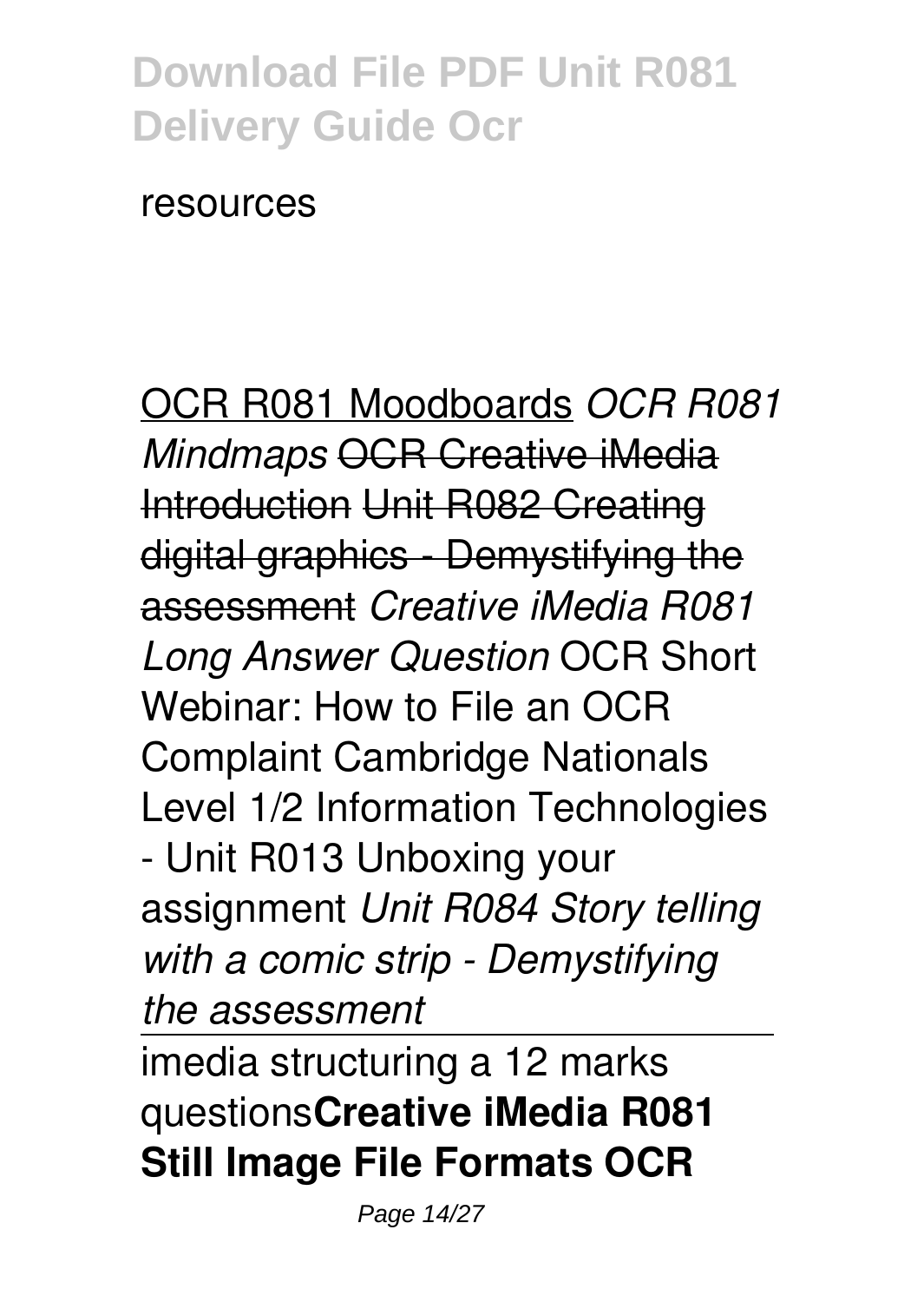**Cambridge Nationals Creative iMedia: Digital Media Products (R081 #1)** OCR Digital Media Level 3 Unit 2 - Learning Outcome 3 My GCSE Year 10 Art Book (Grade A+) Creative iMedia - Mood Boards R081 Creative iMedia Storyboards R081

Creative iMedia - Visualisation Diagrams R081

10 minute iMedia - Storyboards -

R081 Revision Material

R081 Creative iMedia Theory #2 Mood Boards

R081 Creative iMedia Theory #1 Mind MapsHow to scan, OCR and make editable PDFs on Mac *OCR Cambridge Nationals IT Jan 19 Part 1*

iMedia Jan 2019 paper Questions 1 Page 15/27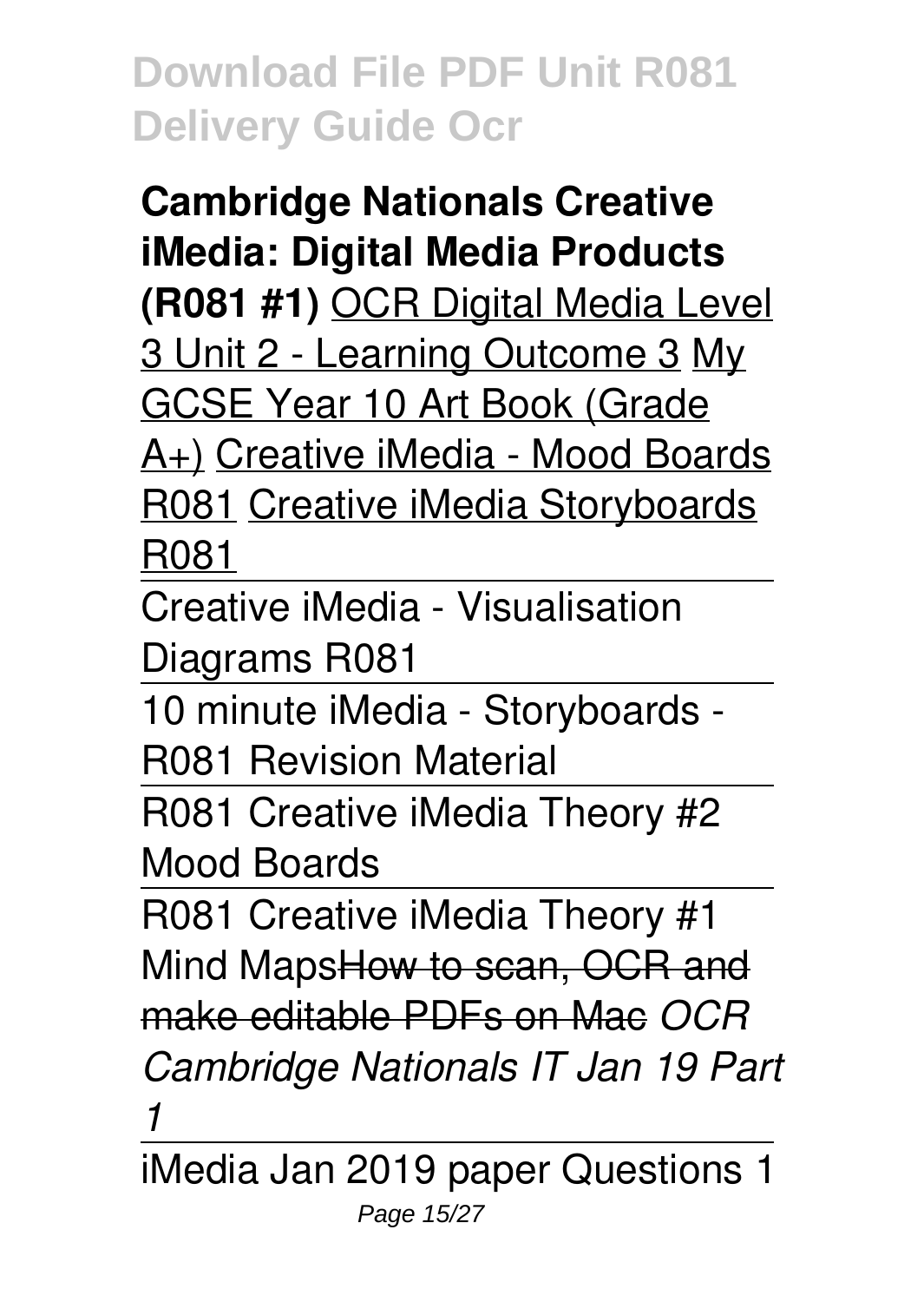to 4 Best practice for using information from websites or other publications in your assignment R081 Lesson #12 - Client Briefs *R081 Lesson #11 - Work Plans* Cambridge Nationals iMedia Best Practice Powerpoint *OCR R081 Script OCR Nationals ICT Unit R087 Creating interactive multimedia products - Demystifying the assessment R081 Lesson #7 - Storyboard Unit R081 Delivery Guide Ocr* OCR LEVEL 1/2 CAMBRIDGE NATIONALS IN CREATIVE iMEDIA UNIT R081 REROCO EER E INTRODUCTION This Delivery

Guide has been developed to provide practitioners with a variety of creative and practical ideas to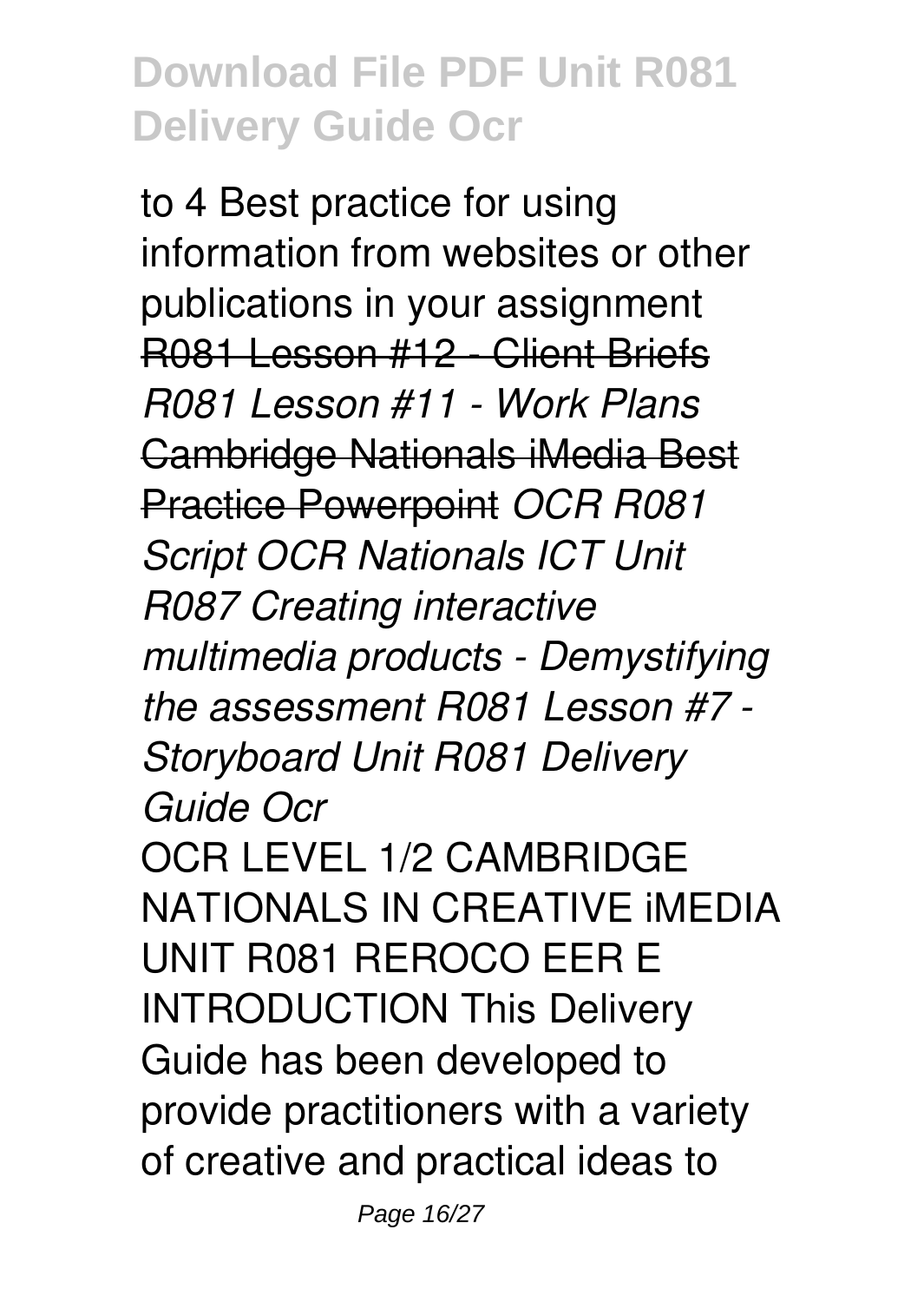support the delivery of this qualification. The Guide is a collection of lesson ideas with associated activities, which you

*Creative iMedia - OCR - awarding body for A Levels, GCSEs ...* Pre-production skills R081 - PDF 2MB; Creating digital graphics R082 - This guide gives a range of ideas for lessons structured by learning outcome for this unit. PDF 1MB; Creating a multipage website R085 - This guide gives a range of ideas for lessons structured by learning outcome for this unit. PDF 878KB

*Cambridge Nationals - OCR* Please get in touch if you want to

Page 17/27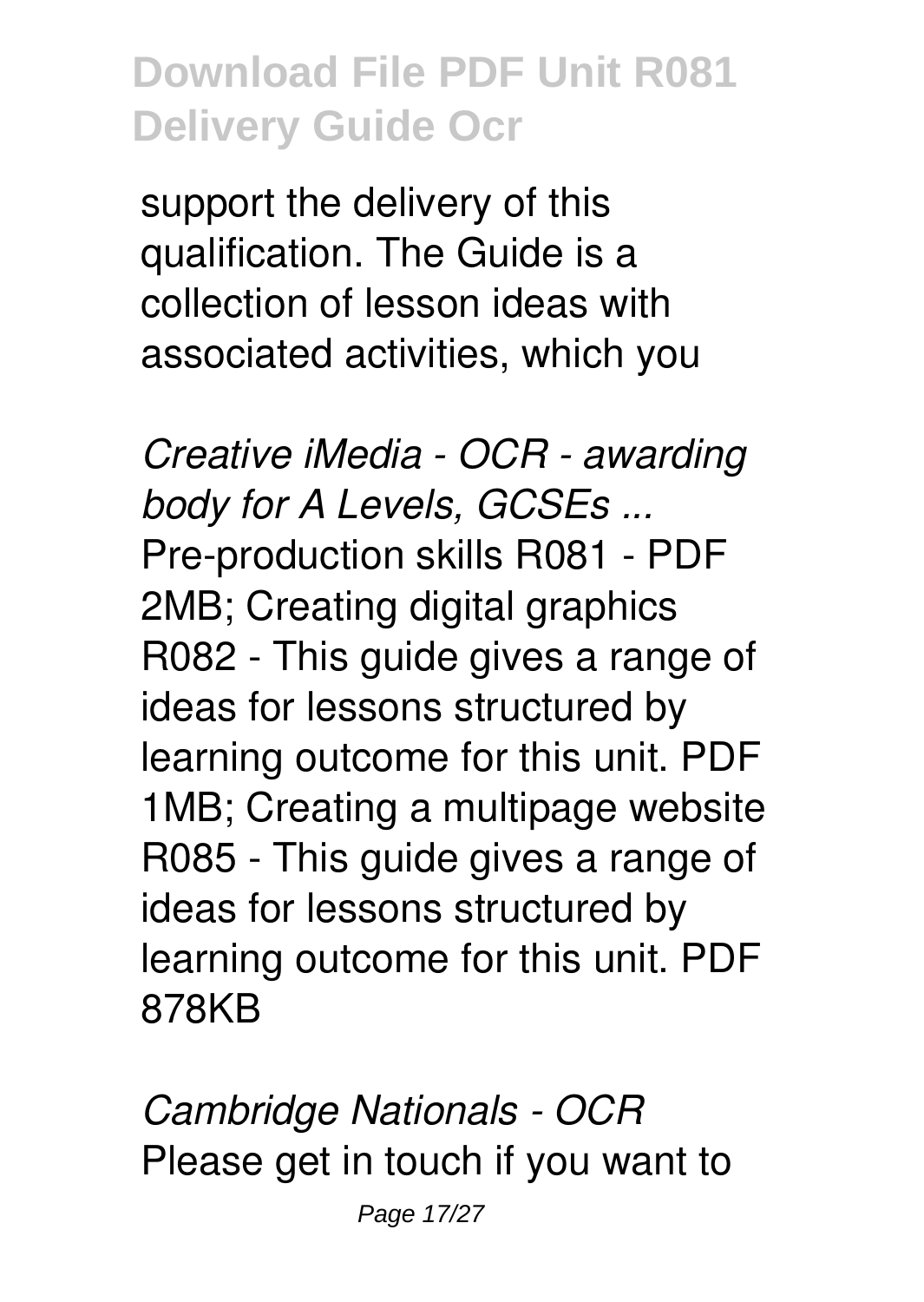discuss the accessibility of resources we offer to support delivery of our qualifications: resources.feedback@ocr.org.uk We'd like to know your view on the resources we produce. By clicking on the 'Like' or 'Dislike' button you can help us to ensure that our resources work for you. When the email template pops up please add additional comments if ...

*R081 RESOURCES LINK - OCR* A revision guide created that covers all areas of the examination unit R081 Pre-Production Skills: Pre-Production Moodboards Spider Diagrams Visualisation ...

*OCR Creative iMedia (J817) - R081*

Page 18/27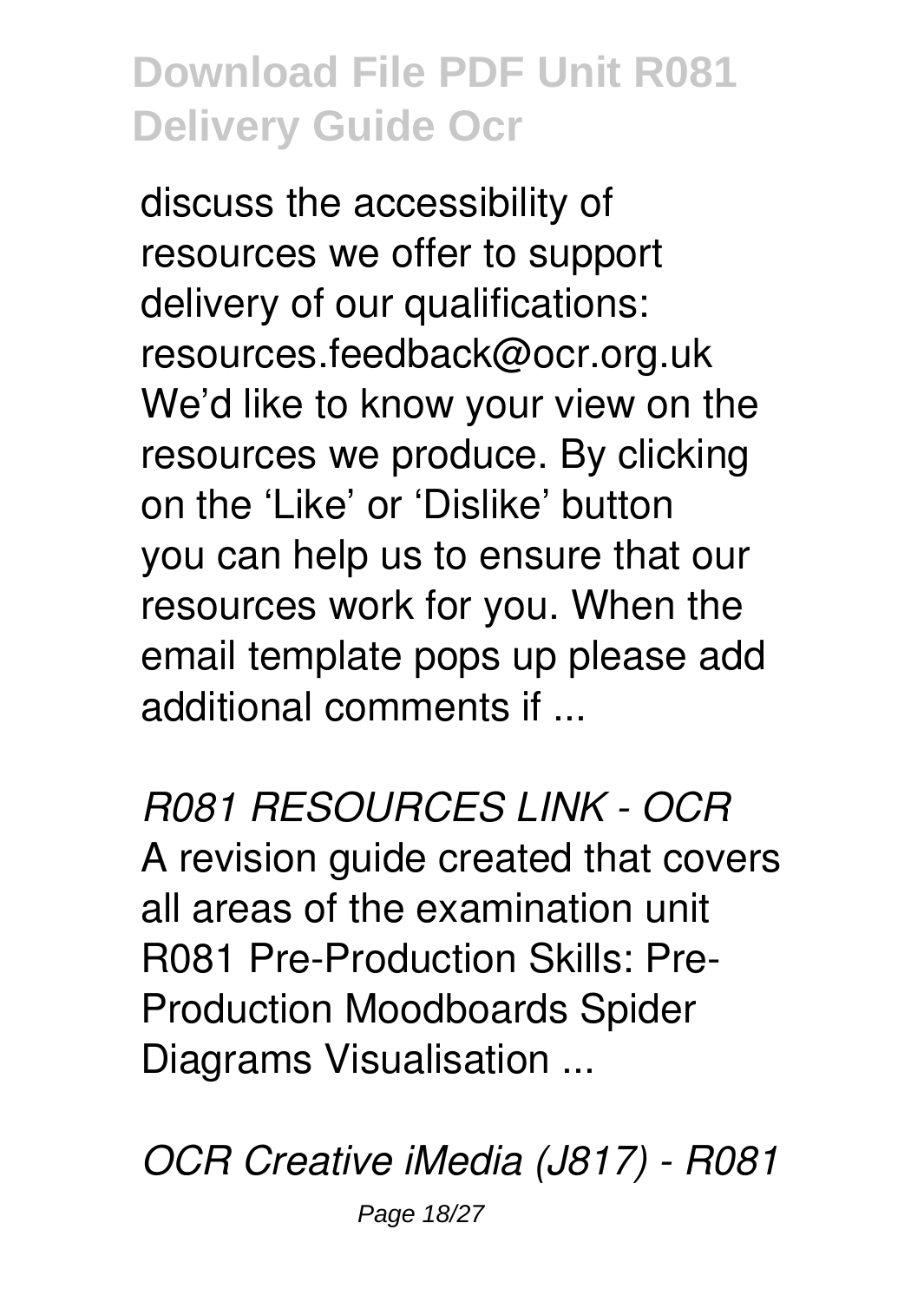*Pre-Production Skills ...*

Unit R081 Delivery Guide Ocr wiki.ctsnet.org If you have any feedback on this Delivery Guide or suggestions for other resources you would like OCR to develop, please email

resources.feedback@ocr.org.uk. Unit R089 Creating a digital video sequence LO1 Understand the uses and properties of digital video LO2 Be able to plan a digital video sequence LO3 Be able to create a digital video sequence ...

#### *Unit R081 Delivery Guide Ocr cbfp.uminho.pt* Guide Ocr Unit R081 Delivery Guide Ocr When people should go to the books stores, search opening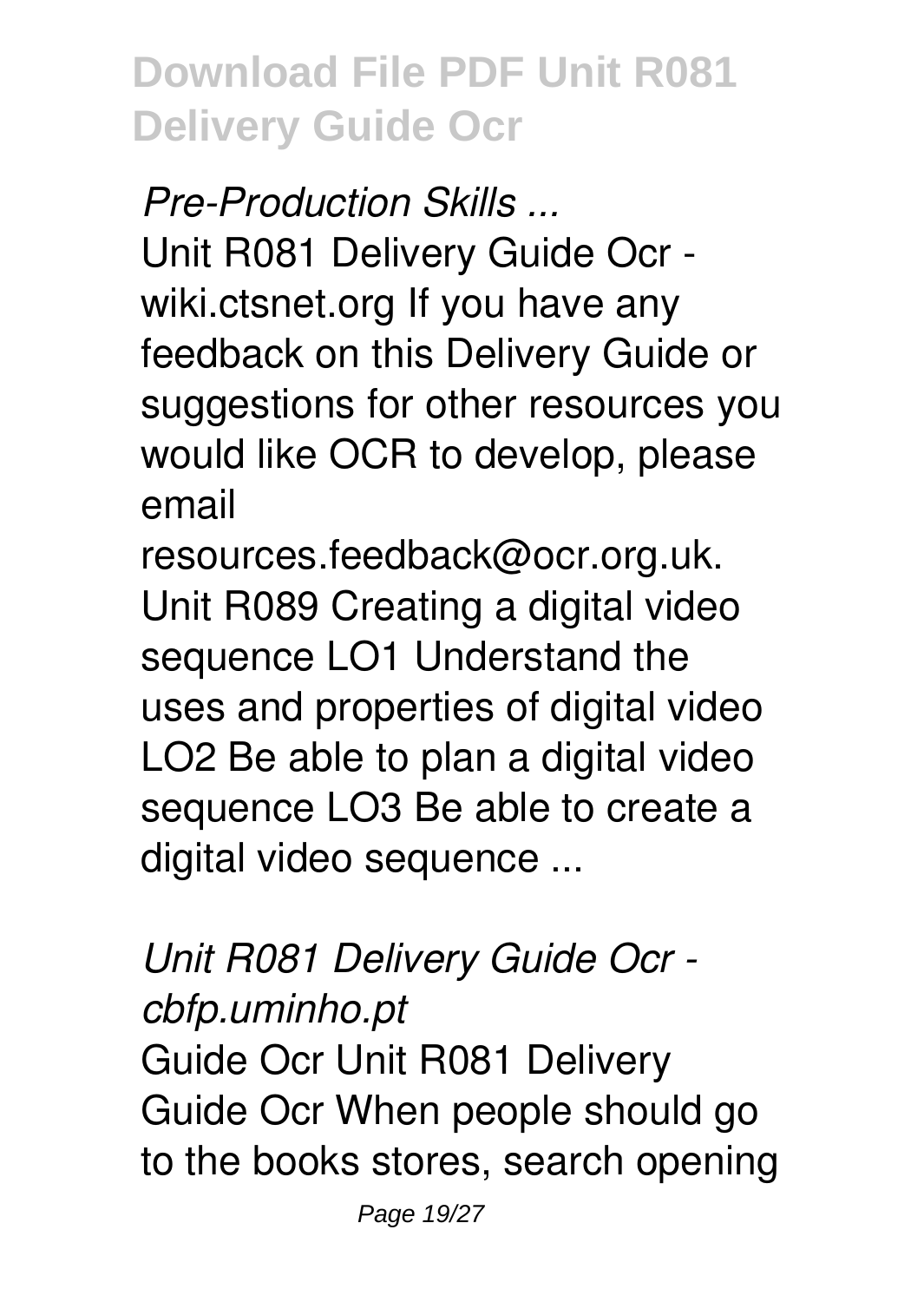by shop, shelf by shelf, it is in reality problematic. This is why we allow the book compilations in this website. It will categorically ease you to see guide unit r081 delivery guide ocr as you such as. By searching the title, publisher, or authors of guide you in point of fact want, you can ...

*Unit R081 Delivery Guide Ocr orrisrestaurant.com* Unit: Marks: Duration: GLH\* insert text: R081: Pre-production skills: 60: 1 hour 15 mins: 30: Written paper, OCR set and marked: R082: Creating digital graphics

*Cambridge Nationals - OCR* If you have any feedback on this

Page 20/27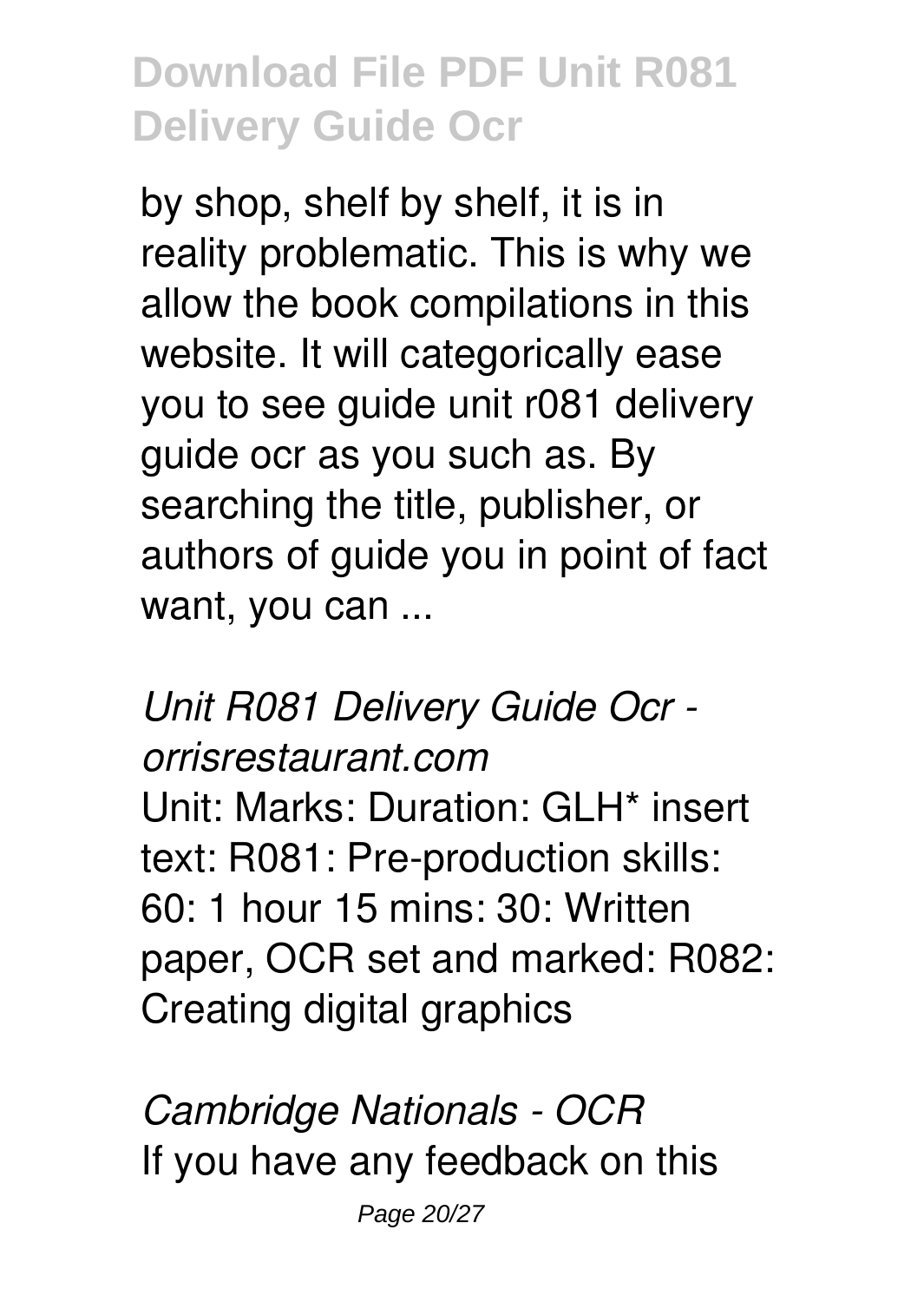Delivery Guide or suggestions for other resources you would like OCR to develop, please email resources.feedback@ocr.org.uk. Unit R089 Creating a digital video sequence LO1 Understand the uses and properties of digital video LO2 Be able to plan a digital video sequence LO3 Be able to create a digital video sequence LO4 Be able to review a digital video sequence

*Cambridge NATIONALS LEVEL 1/2 CREATIVE iMEDIA* UNIT R087 CREATING INTERACTIVE MULTIMEDIA PRODUCTS DELIVERY GUIDE UNIT R087 - CREATING INTERACTIVE MULTIMEDIA PRODUCTS Guided learning hours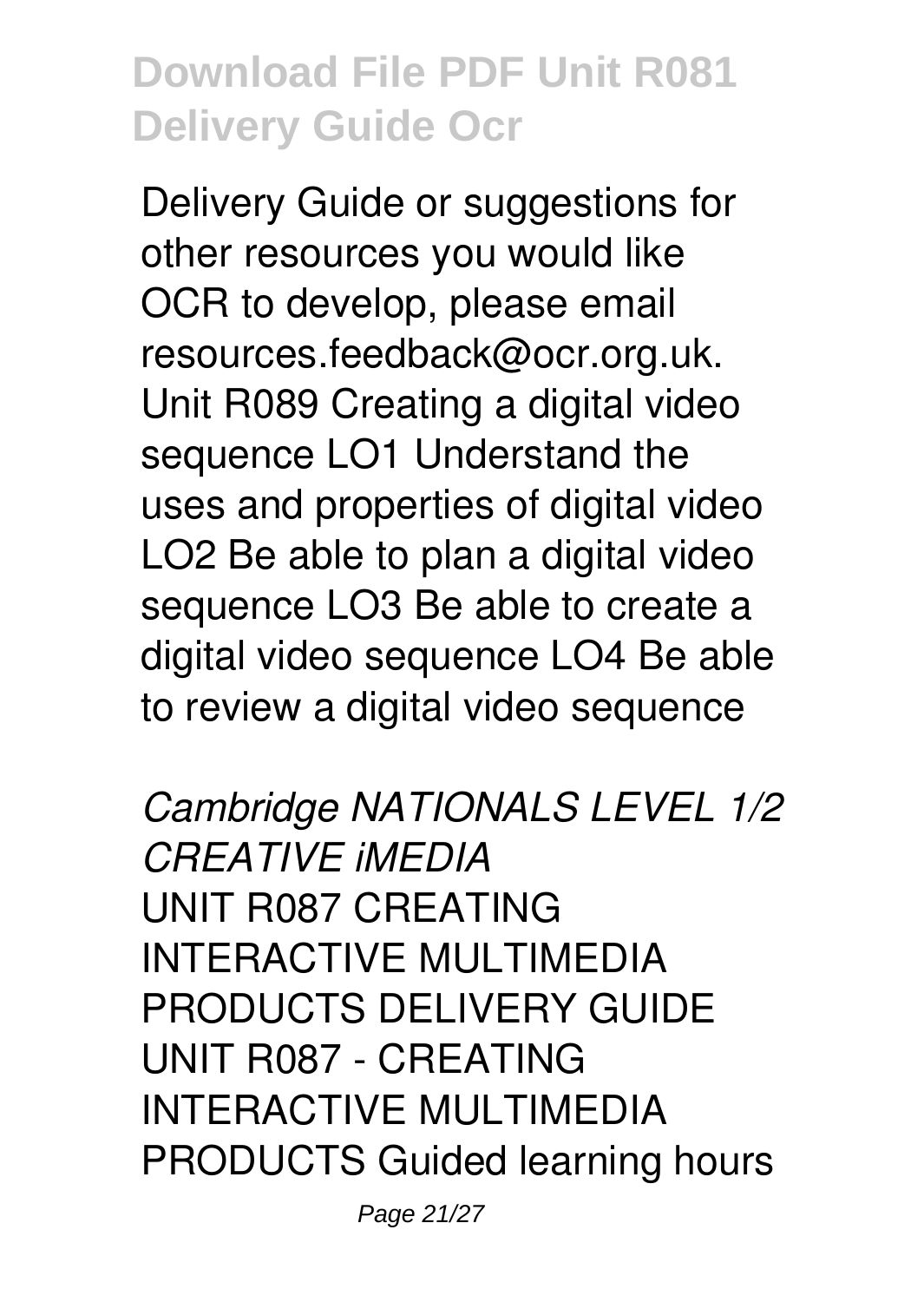: 15 PURPOSE OF THE UNIT This unit builds on units R081 and R082 and learners will be able to apply the skills, knowledge and understanding gained in those units.

*Cambridge Nationals Creative iMedia Level 1/2 Unit R087 ...* UNIT R082 CREATING IGITAL GRAHICS OCR LEVEL 1/2 CAMRIDGE NATIONALS IN CREATIVE iMEDIA ELIVER GUIE INTRODUCTION . This Delivery Guide has been developed to provide practitioners with a variety of creative and practical ideas to support the . delivery of this qualification. The Guide is a collection of lesson ideas with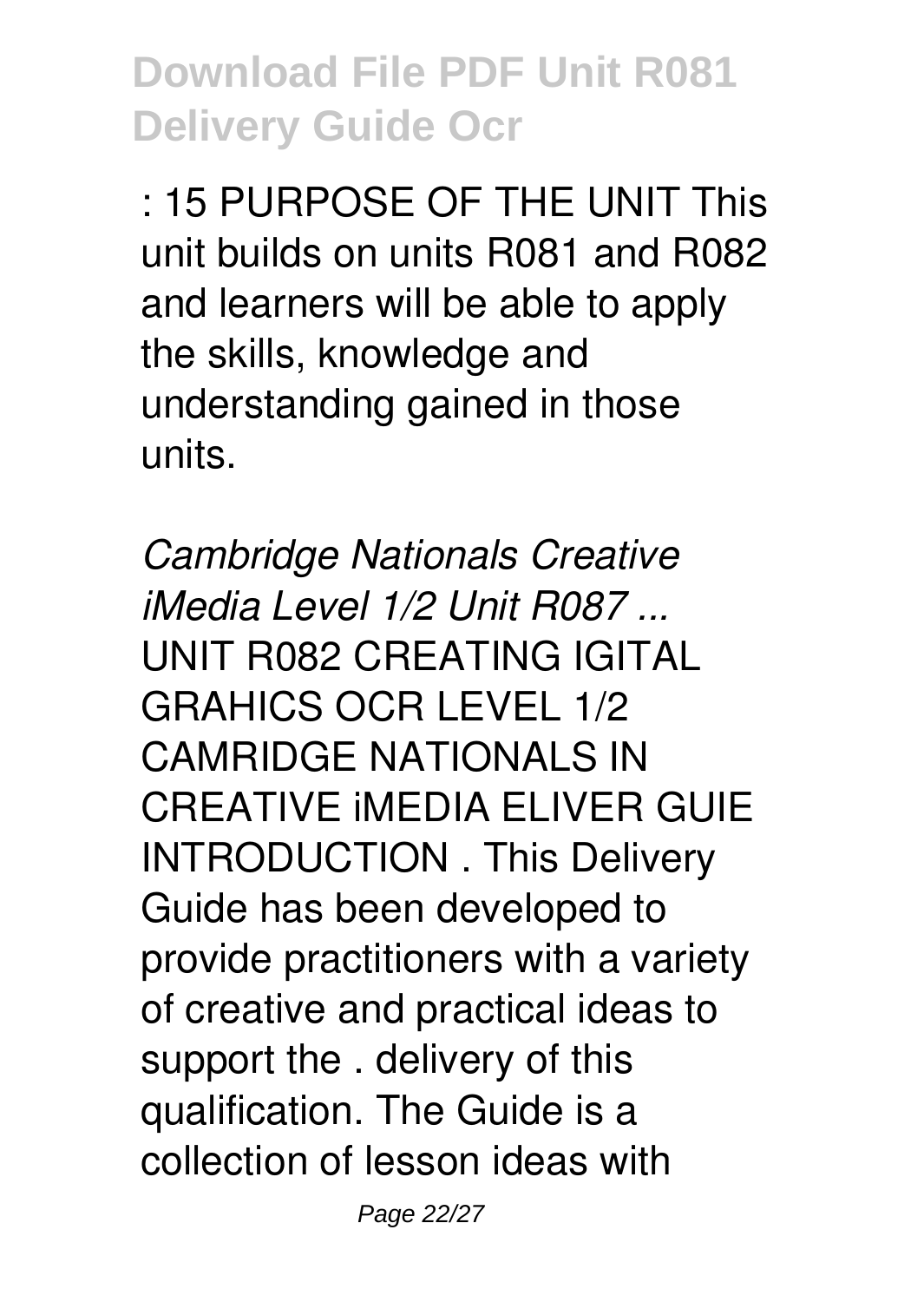associated activities, which you may find helpful as you plan your lessons ...

*Cambridge Nationals Creative iMedia Level 1/2 Unit R082 ...* OCR has collaborated with current practitioners to ensure that the ideas put forward in this Delivery Guide are practical, realistic and dynamic. The Guide is structured by learning outcome so you can see how each activity helps you cover the requirements of this unit.

#### *Cambridge NATIONALS LEVEL 1/2 CREATIVE iMEDIA*

The latest version of this Delivery Guide can be downloaded from the OCR website. Unit R088: Creating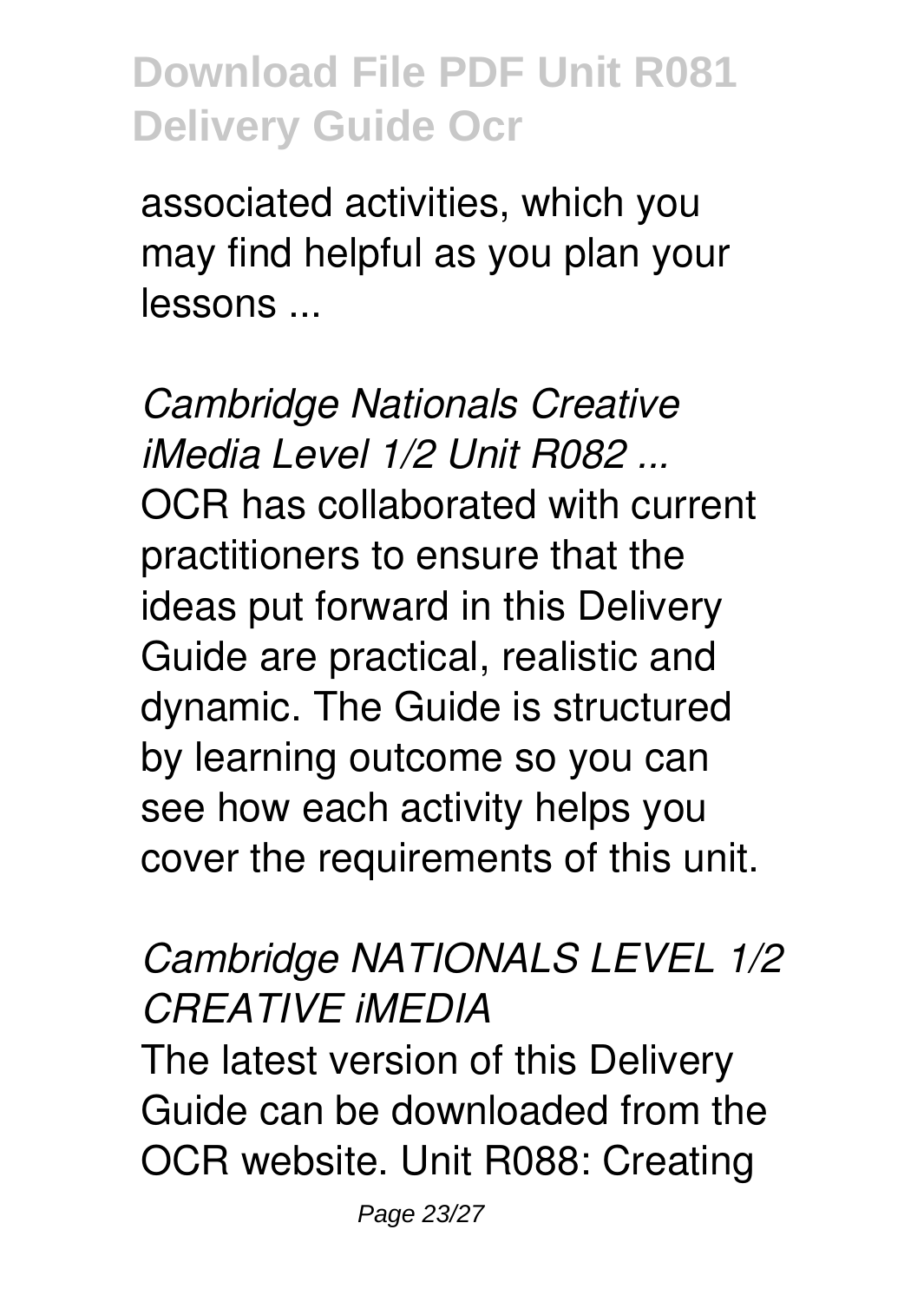a digital sound sequence LO1 Understand the uses and properties of digital sound LO2 Be able to plan a digital sound sequence LO3 Be able to create a digital sound sequence LO4 Be able to review a digital sound sequence

#### *Cambridge NATIONALS LEVEL 1/2 CREATIVE iMEDIA*

Guidance for teachers on using referencing and acceptable levels of guidance This guide is to help teachers to be clear about how students should reference work and what levels of guidance are acceptable. PDF 791KB; Teacher overview to referencing and overguidance - video This video provides information for teachers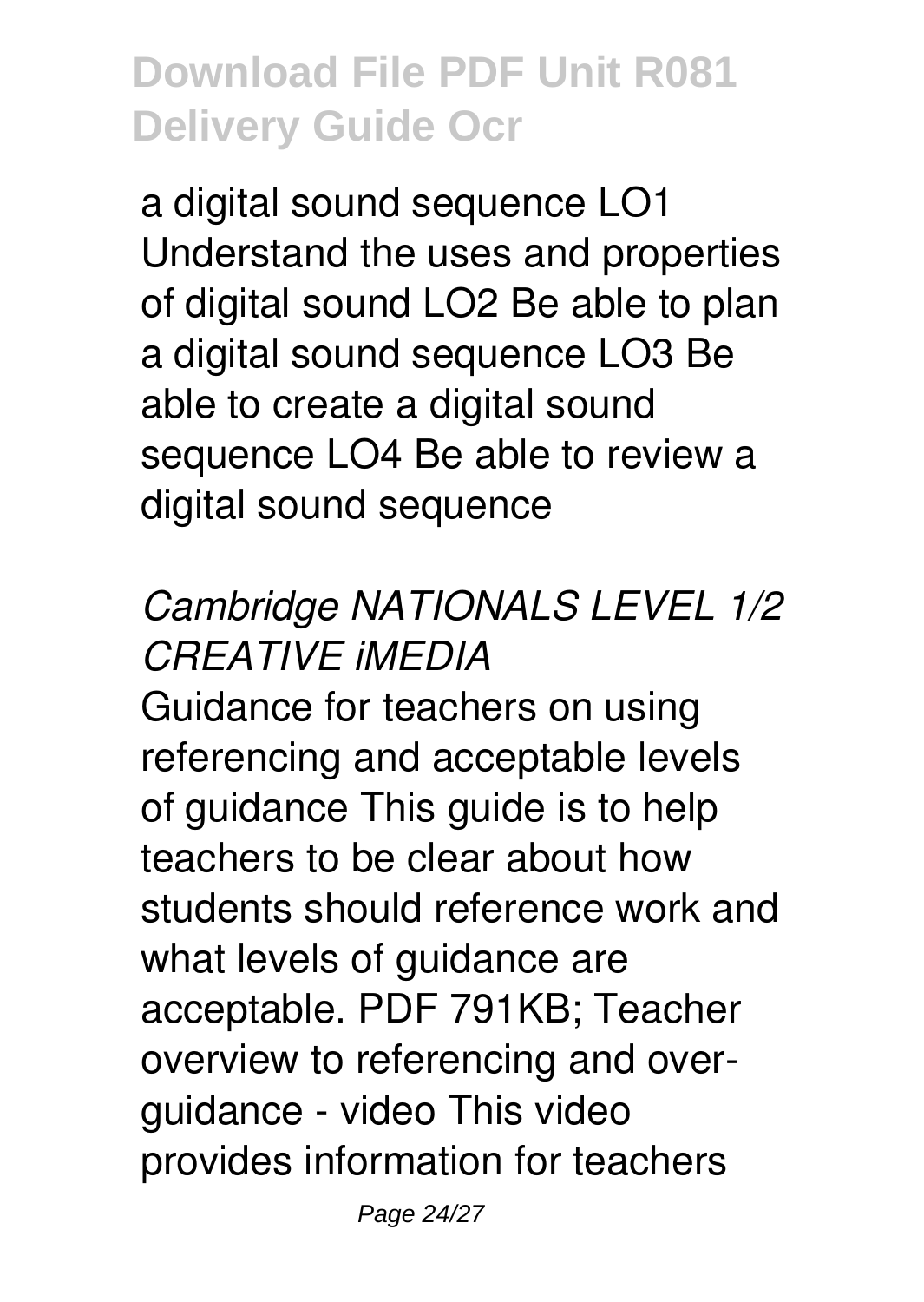on using referencing and on acceptable levels of guidance to students.

*Cambridge Nationals - OCR* Download Ebook Unit R081 Delivery Guide Ocr Unit R081 Delivery Guide Ocr This is likewise one of the factors by obtaining the soft documents of this unit r081 delivery guide ocr by online. You might not require more period to spend to go to the book initiation as well as search for them. In some cases, you likewise pull off not discover the declaration unit r081 delivery guide ocr that you are ...

*Unit R081 Delivery Guide Ocr abcd.rti.org*

Page 25/27